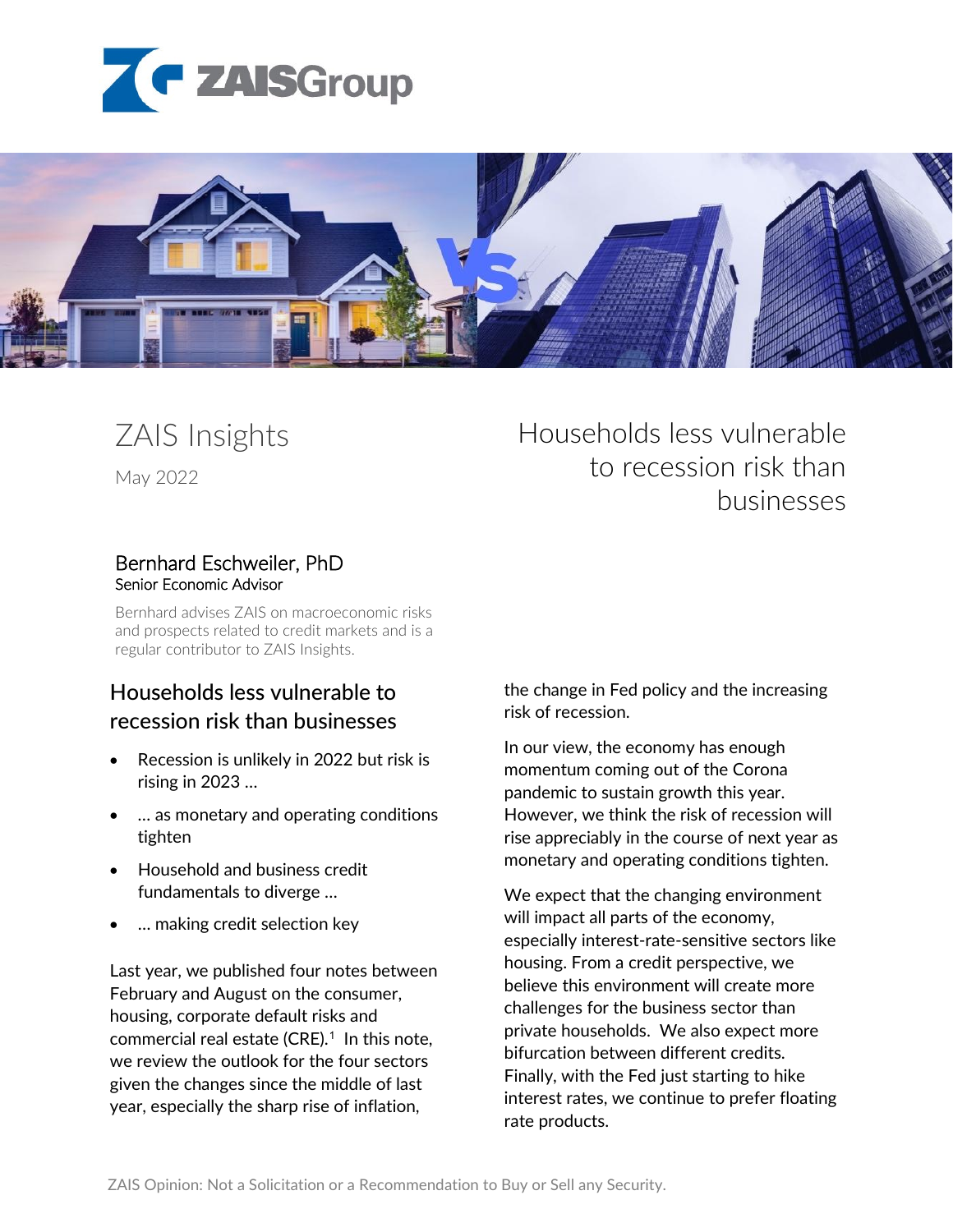## **As expected and better**

We were optimistic on the prospect of economic recovery from the Corona pandemic when we wrote the four sector outlooks earlier last year. In our judgment, the overall performance in the four sectors has been as expected and even better in some parts despite setbacks from new Corona variants and supply shortages.

Household finances appeared to us to be in good shape, supporting consumption and housing investment.

Indeed, real personal consumption was in March 4.7% higher than before the Corona Pandemic.[2](#page-5-1) Housing activity has moderated from the boom that followed the initial Corona outbreak, but remained strong and above the pre-pandemic level, while house prices continued to rise rapidly.[3](#page-5-2)

Our outlook for corporate default risks was more cautious. We thought that corporate default rates were already low in the middle of last year and saw upside risks due to margin pressures and high leverage. So far, this has not happened. In fact, default rates slipped further, to below 1% (see Chart 1).

**Chart 1: US high yield default rates** Percent



Source: JPMorgan*[4](#page-6-0)*

Our outlook for CRE was also mixed. We were optimistic on multi-family, industrial and lodging, yet saw difficulties in the office and retail space. Overall, the CRE recovery has met and even exceeded our expectations (see Table). Retail, in particular, has done better than we anticipated and only office space, as shown, lagged behind the overall CRE recovery.

| Table: Commercial real estate |  |
|-------------------------------|--|
| Percent                       |  |

|             |                        | 2019Q4 | 2020Q4  | 2021Q4 |
|-------------|------------------------|--------|---------|--------|
| Office      | Rent <sup>1</sup>      | 3.9    | $-1.5$  | 0.4    |
|             | Vacancy <sup>2</sup>   | 9.6    | 11.0    | 12.2   |
| Retail      | Rent <sup>1</sup>      | 2.4    | 1.0     | 3.1    |
|             | Vacancy <sup>2</sup>   | 4.5    | 5.1     | 4.7    |
| Residential | Rent <sup>1</sup>      | 2.4    | 0.5     | 11.4   |
|             | Vacancy <sup>2</sup>   | 6.5    | 6.6     | 4.8    |
| Industrial  | Rent <sup>1</sup>      | 5.4    | 4.9     | 9.3    |
|             | Vacancy <sup>2</sup>   | 5.1    | 5.5     | 4.2    |
| Lodging     | ADR <sup>3</sup>       | 1.0    | $-27.1$ | 42.0   |
|             | Occupancy <sup>4</sup> | 61.5   | 41.7    | 57.9   |

1) Rent % change over a year ago, 2) % vacancy rate, 3) average daily room rate % change over a year ago, 4) % occupancy rate Source: Co-Star*[5](#page-6-1)*

## **Double whammy**

The environment has changed significantly since we published last year's four sector outlooks. The two key changes are inflation and Fed policy.

- Headline inflation has more than tripled over the last 12 months, to above 8%.<sup>[6](#page-6-2)</sup> In our view, the rise in inflation is largely driven by Corona-related supply and demand distortions compounded by the recent surge in energy prices due to the Ukraine war. However, the risk is that higher inflation becomes entrenched given tight labor market conditions.
- The inflation surge also has forced a Uturn in Fed policy. In the middle of last year, the Fed expected to maintain its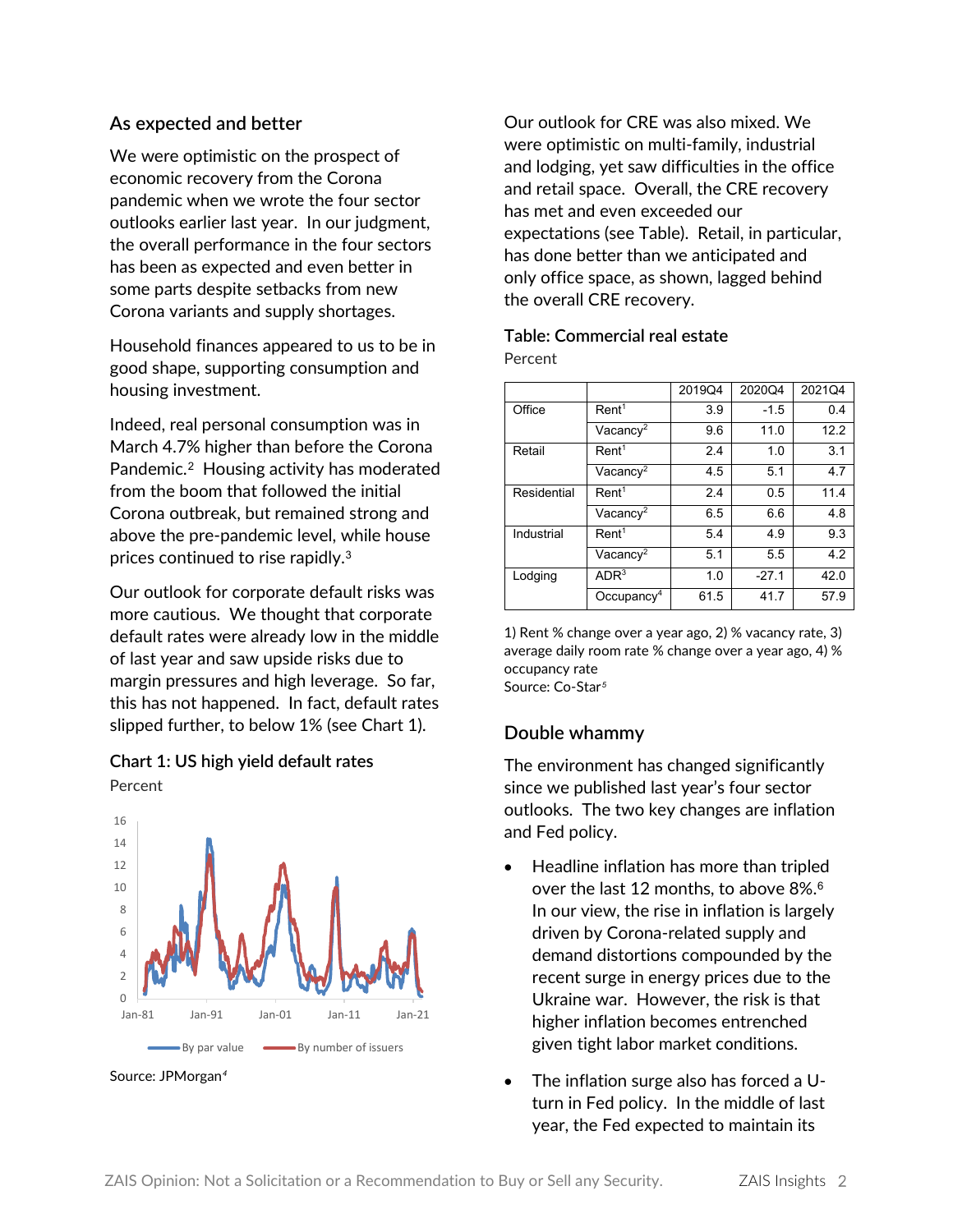accommodative policy stance for some time.[7](#page-6-3) The Fed projected no rate hikes before early 2023.<sup>[8](#page-7-0)</sup> Not even a year later, the Fed has already hiked the funds rate by 75 basis points and will start the balance sheet unwind in early June. [9](#page-7-1) In our view, the Fed will likely raise the funds rate to 2.5% by the end of 2022.

## **Lower growth but no recession in 2022**

High inflation and monetary tightening have negative implications for businesses and households (margin pressure, reduced real spending power, tighter funding conditions). We expect these pressures will reduce growth in 2022 but not result in the kind of operating and financial stress that typically leads to recession.

- First, we do not believe the recovery from Corona is complete, especially in services.<sup>[10](#page-7-2)</sup> As a result, we expect continued strong catch-up momentum as social and economic mobility continue their return to normalcy.
- Second, we view business and household fundamentals as sufficiently strong to absorb adverse pressure from rising prices and interest rates in 2022. Households have put aside a large cushion of additional savings during the pandemic and aggregated profit margins are near record highs (see Chart 2).
- Third, the Fed is just starting to adjust policy, moving away from its previous accommodative stance. Financial markets are adjusting to Fed policy changes (e.g., rising mortgage rates), but there are no signs of acute stress.[11](#page-7-3) The rise in mortgage rates has led to a decline in mortgage applications (see Chart 3, although primarily in refinancing). Thus, we do not foresee the full impact of Fed tightening before next year.

## **Chart 2: Savings rate and profit margin** Percent









Source: Freddie Mac and MBA*[13](#page-8-0)*

The first quarter GDP report was disappointing, but not a sign of weak demand.[14](#page-8-1) We believe the main risk of recession in 2022 is not inflation or Fed policy but, rather, from outside the US, notably from Europe due to the war in Ukraine, and from China, which struggles to overcome Corona and a housing bubble.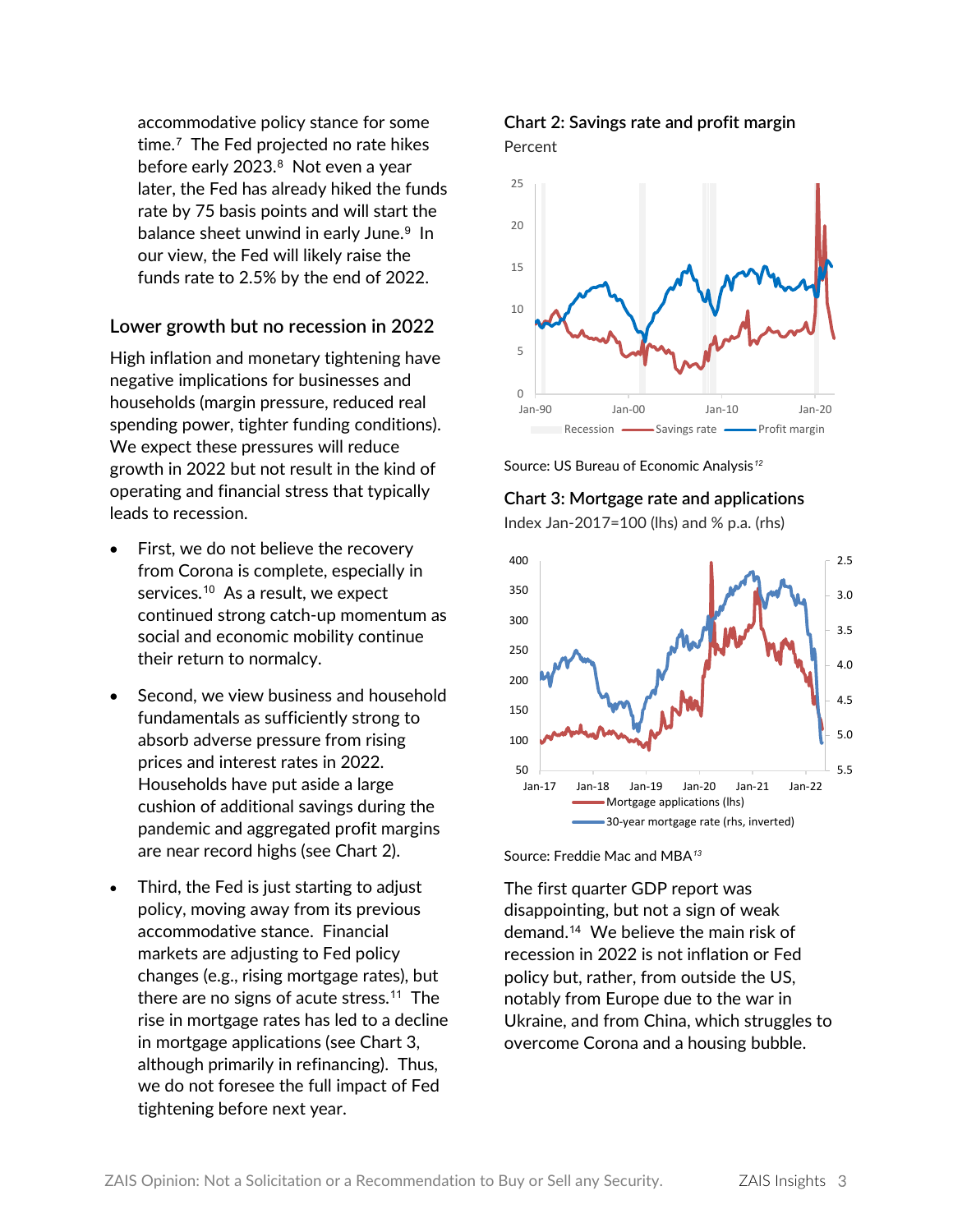## **Recession risk to rise in 2023**

We expect the risk of recession to rise appreciably in 2023, especially if inflation remains stubbornly high and the Fed is forced to tighten more than currently projected. The pressure is likely to be felt in all parts of the economy and undermine growth, with recession risks likely to be highest in the business sector.

In our judgment, the combination of slowing economic activity, heightened inflationary pressures and full employment will squeeze profit margins. This should become more visible as the impact of Corona-related government support fades. Based on our estimates, government support currently still accounts for about one eighth of the aggregate business sector profit margin.[15](#page-8-2) We believe this support will be gone by 2023 and consequently will expose the firms with weak operating fundamentals.<sup>[16](#page-9-0)</sup>

We expect that falling profit margins plus tighter debt and equity market conditions will force more companies to cut production, lay off staff and, in some cases, declare default. The economy may still avoid recession as it is, in or view, less vulnerable than before the financial and the dot-com crises, but we expect the risk will be much higher.

## **Different credit implications**

No matter whether the economy slows or goes into recession, we think implications for household and business debt will be different for three reasons.

First, we believe the business sector will experience more income pressure than households. Given tight labor market conditions, we expect the losses to fall more on business profits than household employment and income.

• Second, while the household sector has been deleveraging by more than 20% of GDP since the financial crisis, the business sector has been expanding leverage by nearly 20% of GDP (see Chart 4).

**Chart 4: Business and household debt**



#### Source: Board of Governors of the Federal Reserve System and US Bureau of Economic Analysis*[17](#page-9-1)*

• Third, households have significantly improved their credit quality. The share of subprime housing loans (risk score <659) and adjustable rate mortgages (ARM) has declined to low single digits (see Chart 5). In contrast, the credit quality of outstanding business debt has deteriorated, with lower-grade debt accounting for roughly 63% of marketable debt (see Chart 6 below).

## **Chart 5: Mortgage origination by risk score** % of total



Source: New York Fed Consumer Credit Panel/Equifax (ARM is the share of adjustable rate mortgages)*[18](#page-9-2)*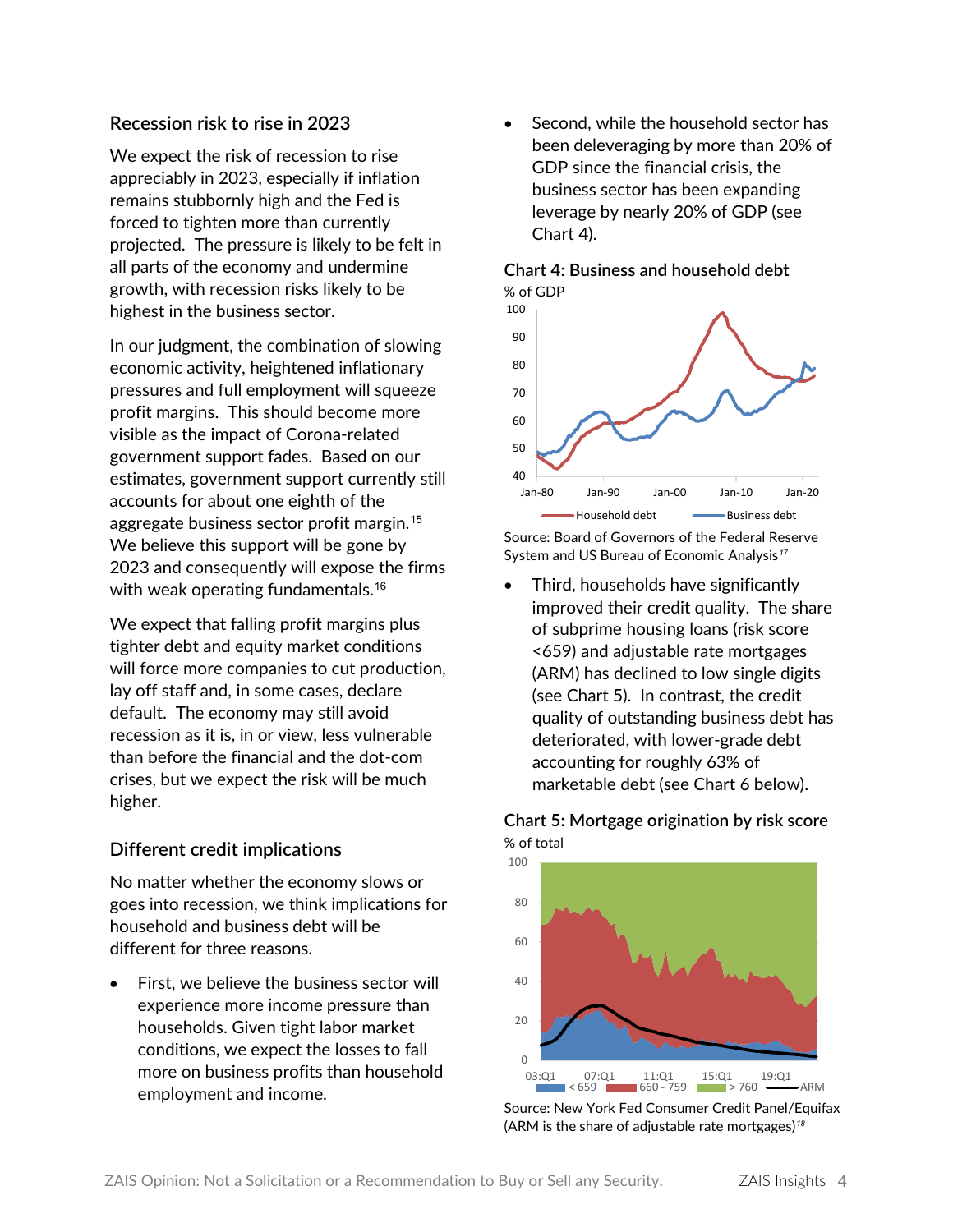#### **Chart 6: Lower-grade business debt\***

% of marketable business debt



Source: JPMorgan; \*) Lower-grade business debt is BBB and HY debt plus leveraged loans*[19](#page-9-3)*

As a result, we think delinquency and default risks are higher for the business sector than for the household sector. We expect delinquencies and foreclosures of household debt will remain on the low side of the last 20-year range (see Chart 7), while we think business defaults will return toward the historical average (roughly 2.5% for high yield) and, in case of a recession, to rise well above that average.





Source: New York Fed Consumer Credit Panel/Equifax*[20](#page-9-4)*

## **Credit selection becomes more important**

From an investment perspective, we think our outlook for the economy and credit fundamentals heightens the importance of credit selection, as tightening financial conditions will likely encourage increased credit dispersion. As a result, we expect tail credits to be most vulnerable. Further, as the Fed has just started to hike interest rates, we see continued value in floating rate structures.

We are constructive on credit fundamentals for securities backed by residential assets (**RMBS)** despite the expected moderation in home price appreciation. We think RMBS has repriced meaningfully into this volatile macro back drop. Floating rate products like GSE credit risk transfer and SFR continue to offer attractive risk adjusted returns, in our view, but recommend picking credits selectively and analyzing structural leverage carefully (for example, looking at equity cushions built up in homes).

Despite overall good household health, we expect more bifurcation between income groups. As a result, we look for markets to tier more visibly between various consumer **ABS** (credit cards and auto loans vs. unsecured consumer loans) as well as among originators of various loan types based on credit performance. The recent move higher both in risk-free rates and risk premiums makes mezzanine asset-backed debt look attractive to us, as well as floating rate asset backed lending.

We view default risks for high yield bonds and leveraged loans as being similar from a macro perspective. However, as outlined in a previous issue of ZAIS Insights, we prefer CLOs over corporate bonds.[21](#page-9-5) First, we see the active portfolio management of CLOs as offering better default risk diversification. Second, we expect that floating rate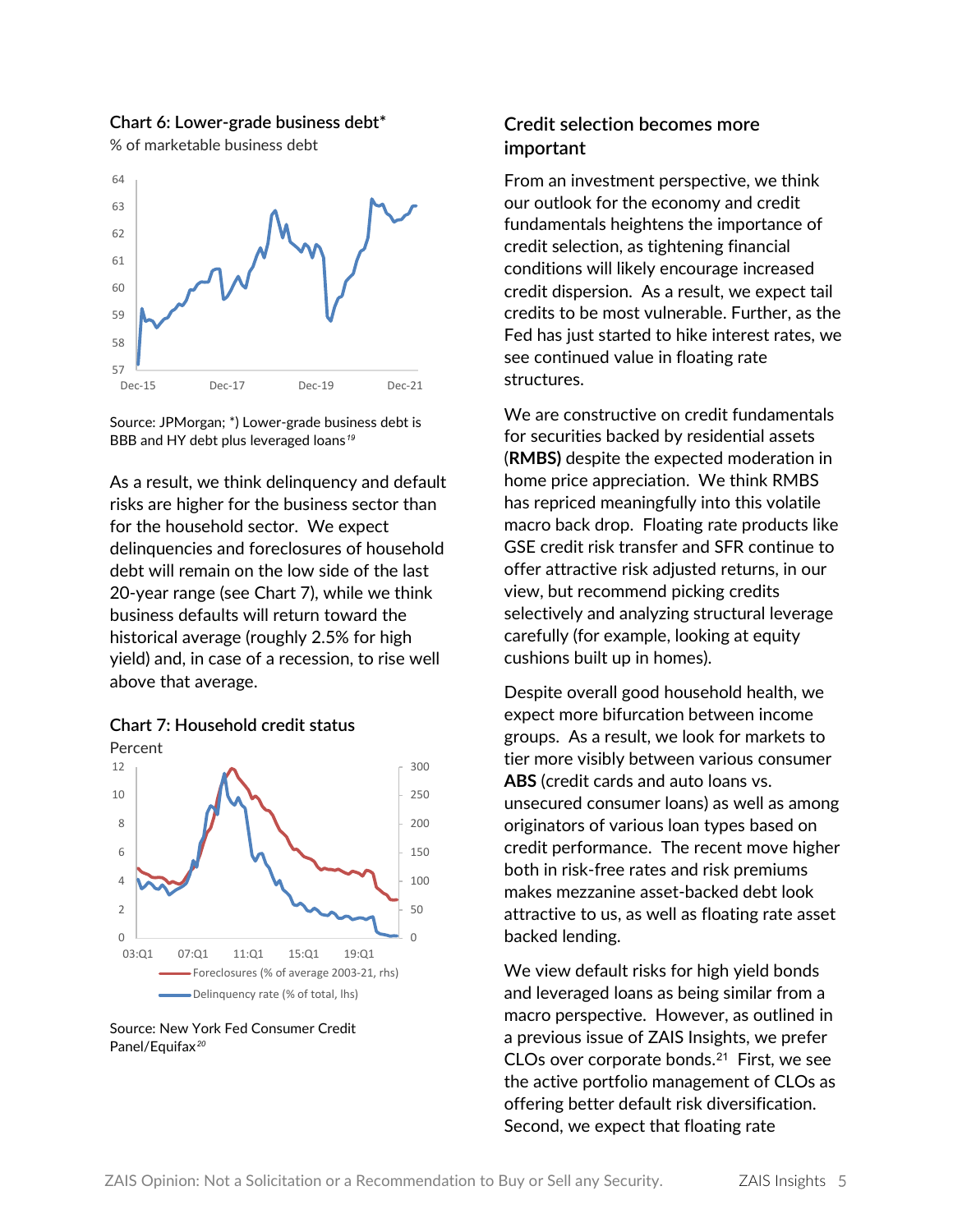products like leveraged loans and CLOs should continue to benefit from the rising interest rate environment.

Within the **CLO** space, we favor the BB portion of the capital stack. While potentially susceptible to price volatility, we believe CLO BBs are well protected against our expectation for default normalization within the corporate sector and offer strong cashflows. We also believe there is value to be found in longer reinvest CLO equity from high quality managers who have the ability to capitalize on distress through portfolio repositioning.

We do not believe **CMBS** spreads have widened enough to attract more buyers in a rising interest rate environment. We expect capital rate pressure from rising interest

<span id="page-5-0"></span><sup>1</sup> See also the following ZAIS Insights:

"Consumers to the rescue" February 2021

[https://www.zaisgroup.com/consumers-to-the](https://www.zaisgroup.com/consumers-to-the-rescue.html)[rescue.html](https://www.zaisgroup.com/consumers-to-the-rescue.html)

"No housing bubble yet" April 2021

[https://www.zaisgroup.com/no-housing-bubble](https://www.zaisgroup.com/no-housing-bubble-yet.html)[yet.html](https://www.zaisgroup.com/no-housing-bubble-yet.html)

"New default risks emerging" June 2021

[https://www.zaisgroup.com/new-default](https://www.zaisgroup.com/new-default-risks.html)[risks.html](https://www.zaisgroup.com/new-default-risks.html)

"CRE – uneven road to recovery"

[https://www.zaisgroup.com/cre-uneven-road](https://www.zaisgroup.com/cre-uneven-road-to-recovery.html)[to-recovery.html](https://www.zaisgroup.com/cre-uneven-road-to-recovery.html)

<span id="page-5-1"></span><sup>2</sup> U.S. Bureau of Economic Analysis, Real Personal Consumption Expenditures [PCEC96], retrieved from FRED, Federal Reserve Bank of St. Louis; May 2, 2022.

#### <https://fred.stlouisfed.org/series/PCEC96>

<span id="page-5-2"></span><sup>3</sup> U.S. Census Bureau and U.S. Department of Housing and Urban Development, New One Family Houses Sold: United States [HSN1F], retrieved from FRED, Federal Reserve Bank of St. Louis; May 4, 2022.

<https://fred.stlouisfed.org/series/HSN1F>

rates and anticipate diverging CMBS performance, reflecting the uneven lasting impact from the pandemic as well as the varying ability to withstand inflation by passing costs on to tenants. For example, we believe the office sector has yet to fully rationalize the impact of work from home and now faces the prospect of slowing corporate growth. On the other hand, we think that multifamily should hold in better due to abundant investor capital and strong tenant demand.

#### **More information**

As always, we are available to discuss our views with you. Please contact your Client Relations representative at +1 732 978 9722 or [zais.clientrelations@zaisgroup.com](mailto:zais.clientrelations@zaisgroup.com)

U.S. Census Bureau and U.S. Department of Housing and Urban Development, New Privately-Owned Housing Units Started: Single-Family Units [HOUST1F], retrieved from FRED, Federal Reserve Bank of St. Louis; May 4, 2022.

#### <https://fred.stlouisfed.org/series/HOUST1F>

S&P Dow Jones Indices LLC, S&P/Case-Shiller U.S. National Home Price Index [CSUSHPISA], retrieved from FRED, Federal Reserve Bank of St. Louis; May 4, 2022.

#### <https://fred.stlouisfed.org/series/CSUSHPISA>

<sup>4</sup> JPMorgan Default Monitor; May 2, 2022; page 6 and prior issues.

#### [https://markets.jpmorgan.com/#research.na.high](https://markets.jpmorgan.com/#research.na.high_yield) [\\_yield](https://markets.jpmorgan.com/#research.na.high_yield)

<sup>5</sup> CoStar Realty Information Inc., Analytics Data Export, retrieved Market Rent Index and Vacancy Rate for Office, Retail, Multifamily, Industrial as well as ADR and Occupancy Rate for Hospitality

#### <https://product.costar.com/analyticexport/>

 $<sup>6</sup>$  U.S. Bureau of Labor Statistics, Consumer Price</sup> Index for All Urban Consumers: All Items in U.S. City Average [CPIAUCSL], retrieved from FRED, Federal Reserve Bank of St. Louis; May 4, 2022.

#### <https://fred.stlouisfed.org/series/CPIAUCSL>

 $7$  See FOMC statement from July 28<sup>th</sup> 2021.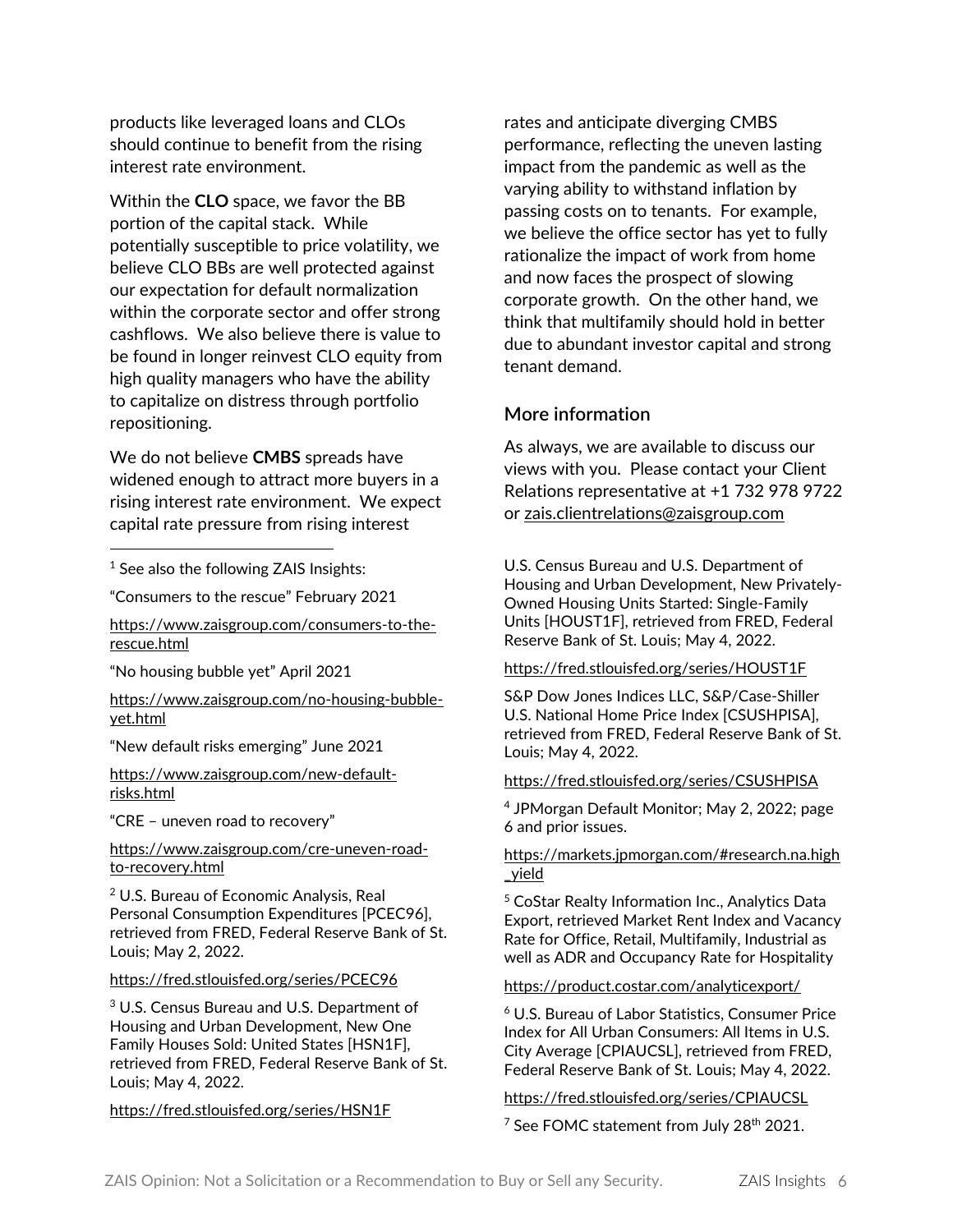[https://www.federalreserve.gov/monetarypolicy](https://www.federalreserve.gov/monetarypolicy/files/monetary20210728a1.pdf) [/files/monetary20210728a1.pdf](https://www.federalreserve.gov/monetarypolicy/files/monetary20210728a1.pdf)

<sup>8</sup> See FOMC Summary of Economic Projections, June 16th 2021.

[https://www.federalreserve.gov/monetarypolicy](https://www.federalreserve.gov/monetarypolicy/files/fomcprojtabl20210616.pdf) [/files/fomcprojtabl20210616.pdf](https://www.federalreserve.gov/monetarypolicy/files/fomcprojtabl20210616.pdf)

<sup>9</sup> See FOMC statement from May 4<sup>th</sup> 2022.

#### [https://www.federalreserve.gov/monetarypolicy](https://www.federalreserve.gov/monetarypolicy/files/monetary20220504a1.pdf) [/files/monetary20220504a1.pdf](https://www.federalreserve.gov/monetarypolicy/files/monetary20220504a1.pdf)

<sup>10</sup> We estimate that real services consumption is still 4% below the pre-Corona trend based on the prior growth rate of around 2% per annum.

U.S. Bureau of Economic Analysis, Real Personal Consumption Expenditures: Services [PCESC96], retrieved from FRED, Federal Reserve Bank of St. Louis; May 4, 2022.

#### <https://fred.stlouisfed.org/series/PCESC96>

<sup>11</sup> Financial stress indicators like the VIX, the St. Louis Fed financial Stress Index and the Chicago Fed Financial Conditions Index show some increase in volatility but no signs of stress that typically leads to recession.

Chicago Board Options Exchange, CBOE Volatility Index: VIX [VIXCLS], retrieved from FRED, Federal Reserve Bank of St. Louis; April May 4, 2022.

#### <https://fred.stlouisfed.org/series/VIXCLS>

Federal Reserve Bank of St. Louis, St. Louis Fed Financial Stress Index [STLFSI3], retrieved from FRED, Federal Reserve Bank of St. Louis; May 4, 2022.

#### <span id="page-6-0"></span><https://fred.stlouisfed.org/series/STLFSI3>

<span id="page-6-1"></span>Federal Reserve Bank of Chicago, Chicago Fed National Financial Conditions Index [NFCI], retrieved from FRED, Federal Reserve Bank of St. Louis; May 4, 2022.

#### <https://fred.stlouisfed.org/series/NFCI>

<sup>12</sup> U.S. Bureau of Economic Analysis, Personal Saving Rate [PSAVERT], retrieved from FRED, Federal Reserve Bank of St. Louis; May 4, 2022.

#### <span id="page-6-2"></span><https://fred.stlouisfed.org/series/PSAVERT>

<span id="page-6-3"></span>U.S. Bureau of Economic Analysis, Corporate profits with inventory valuation and capital consumption adjustments: Domestic industries: Nonfinancial [A463RC1Q027SBEA], retrieved

from FRED, Federal Reserve Bank of St. Louis; May 4, 2022.

#### [https://fred.stlouisfed.org/series/A463RC1Q027](https://fred.stlouisfed.org/series/A463RC1Q027SBEA) [SBEA](https://fred.stlouisfed.org/series/A463RC1Q027SBEA)

U.S. Bureau of Economic Analysis, Gross value added of nonfinancial corporate business [A455RC1Q027SBEA], retrieved from FRED, Federal Reserve Bank of St. Louis; May 4, 2022.

#### [https://fred.stlouisfed.org/series/A455RC1Q027](https://fred.stlouisfed.org/series/A455RC1Q027SBEA) [SBEA](https://fred.stlouisfed.org/series/A455RC1Q027SBEA)

<sup>13</sup> Freddie Mac, 30-Year Fixed Rate Mortgage Average in the United States [MORTGAGE30US], retrieved from FRED, Federal Reserve Bank of St. Louis; April 13, 2022.

#### [https://fred.stlouisfed.org/series/MORTGAGE30](https://fred.stlouisfed.org/series/MORTGAGE30US) [US](https://fred.stlouisfed.org/series/MORTGAGE30US)

Mortgage Bankers Association, weekly US mortgage applications, retrieved from investing.com, April 14, 2022

[https://www.investing.com/economic](https://www.investing.com/economic-calendar/mba-mortgage-applications-380)[calendar/mba-mortgage-applications-380](https://www.investing.com/economic-calendar/mba-mortgage-applications-380)

For a break-down of refinance and purchase applications see Mortgage News Daily.

#### [https://www.mortgagenewsdaily.com/data/mort](https://www.mortgagenewsdaily.com/data/mortgage-applications) [gage-applications](https://www.mortgagenewsdaily.com/data/mortgage-applications)

<sup>14</sup> First quarter GDP declined 1.4% saar with the drag coming from imports and government spending, while real domestic private rose 3.7% saar, the strongest pace since the second quarter of last year.

#### [https://www.bea.gov/sites/default/files/2022-](https://www.bea.gov/sites/default/files/2022-04/gdp1q22_adv.pdf) [04/gdp1q22\\_adv.pdf](https://www.bea.gov/sites/default/files/2022-04/gdp1q22_adv.pdf)

<sup>15</sup> U.S. Bureau of Economic Analysis, Net value added of nonfinancial corporate business: Taxes on production and imports less subsidies [W325RC1Q027SBEA], retrieved from FRED, Federal Reserve Bank of St. Louis; May 4, 2022.

#### [https://fred.stlouisfed.org/series/W325RC1Q02](https://fred.stlouisfed.org/series/W325RC1Q027SBEA) [7SBEA](https://fred.stlouisfed.org/series/W325RC1Q027SBEA)

U.S. Bureau of Economic Analysis, Corporate profits with inventory valuation and capital consumption adjustments: Domestic industries: Nonfinancial [A463RC1Q027SBEA], retrieved from FRED, Federal Reserve Bank of St. Louis; May 4, 2022.

#### [https://fred.stlouisfed.org/series/A463RC1Q027](https://fred.stlouisfed.org/series/A463RC1Q027SBEA) [SBEA](https://fred.stlouisfed.org/series/A463RC1Q027SBEA)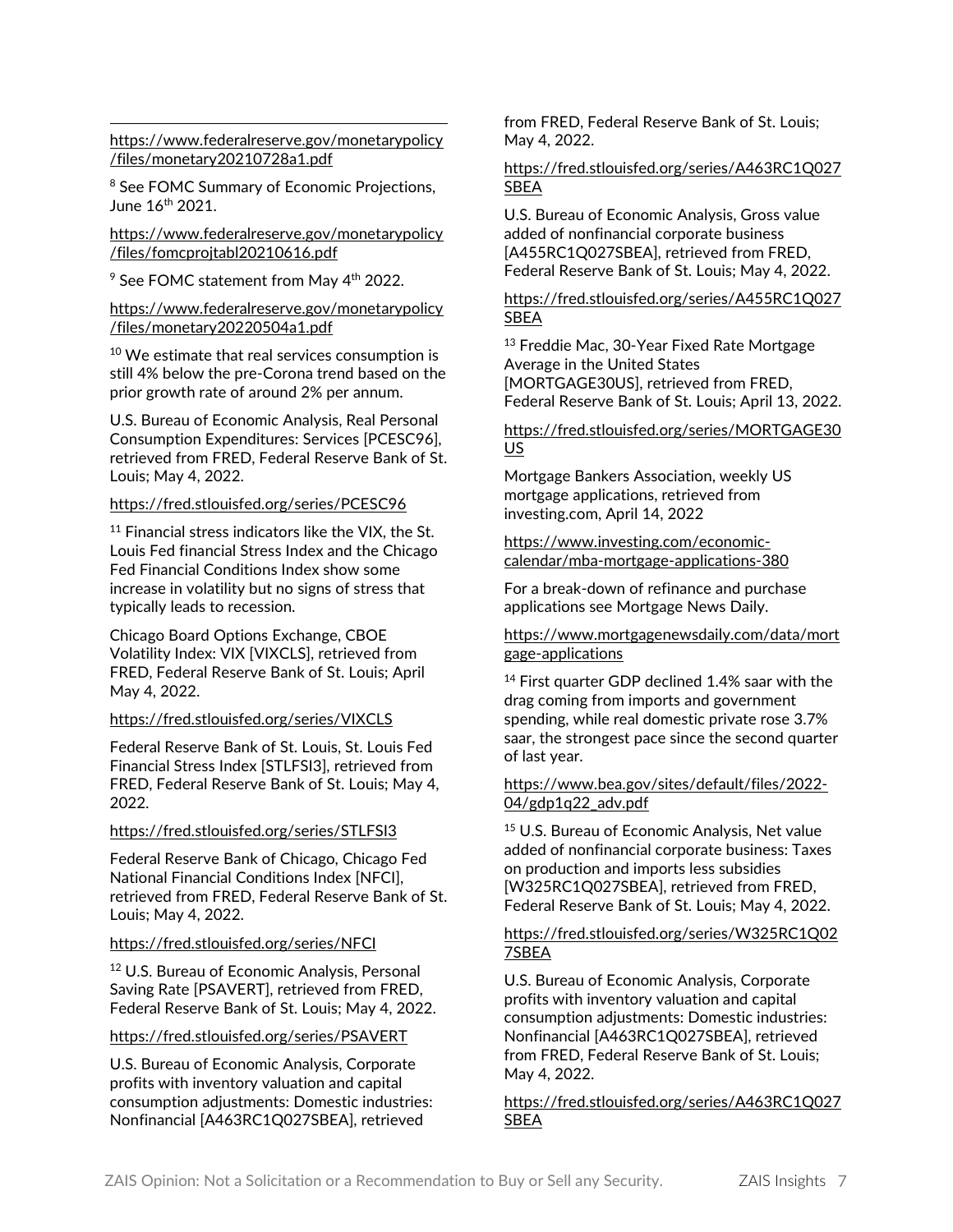U.S. Bureau of Economic Analysis, Gross value added of nonfinancial corporate business [A455RC1Q027SBEA], retrieved from FRED, Federal Reserve Bank of St. Louis; May 4, 2022.

#### <span id="page-7-0"></span>[https://fred.stlouisfed.org/series/A455RC1Q027](https://fred.stlouisfed.org/series/A455RC1Q027SBEA) [SBEA](https://fred.stlouisfed.org/series/A455RC1Q027SBEA)

<span id="page-7-1"></span><sup>16</sup> According to Jeffries Group, small cap firms representing 31% of the Russell 2000 small cap index were loss making at the end of 2021, which is well above the historical average.

#### <span id="page-7-2"></span>[https://moneytrainingclub.com/russell-2000](https://moneytrainingclub.com/russell-2000-falls-on-lack-of-appetite-for-unprofitable-companies/) [falls-on-lack-of-appetite-for-unprofitable](https://moneytrainingclub.com/russell-2000-falls-on-lack-of-appetite-for-unprofitable-companies/)[companies/](https://moneytrainingclub.com/russell-2000-falls-on-lack-of-appetite-for-unprofitable-companies/)

<sup>17</sup> Board of Governors of the Federal Reserve System (US), Households and Nonprofit Organizations; Debt Securities and Loans; Liability, Level [CMDEBT], retrieved from FRED, Federal Reserve Bank of St. Louis; May 4, 2022.

#### <span id="page-7-3"></span><https://fred.stlouisfed.org/series/CMDEBT>

Board of Governors of the Federal Reserve System (US), Domestic Nonfinancial Sectors; Debt Securities and Loans; Liability, Level [TCMDODNS], retrieved from FRED, Federal Reserve Bank of St. Louis; May 4, 2022.

#### <https://fred.stlouisfed.org/series/TCMDODNS>

U.S. Bureau of Economic Analysis, Gross Domestic Product [GDP], retrieved from FRED, Federal Reserve Bank of St. Louis; May 4, 2022.

## **Important Information**

#### **Confidentiality**

<span id="page-7-4"></span>The information presented herein has been prepared and provided by and is confidential and proprietary to ZAIS Group, LLC, ZAIS Group (UK) Limited and their affiliates and subsidiaries (collectively, "ZAIS"). Accordingly, this material is not to be reproduced in whole or in part or used for any purpose except as authorized by ZAIS, is to be treated as strictly confidential and is not to be disclosed directly or indirectly to any party other than the recipient. By accepting receipt of this document, the recipient agrees to comply with this restriction and confirms its understanding of the limitations set forth in these disclaimers.

#### <https://fred.stlouisfed.org/series/GDP>

<sup>18</sup> New York Fed Consumer Credit Panel/Equifax; Household debt and credit report (Q4 2021); Chart 6; Mortgage origination by credit score.

[https://www.newyorkfed.org/medialibrary/inter](https://www.newyorkfed.org/medialibrary/interactives/householdcredit/data/pdf/HHDC_2021Q4.pdf) [actives/householdcredit/data/pdf/HHDC\\_2021](https://www.newyorkfed.org/medialibrary/interactives/householdcredit/data/pdf/HHDC_2021Q4.pdf) [Q4.pdf](https://www.newyorkfed.org/medialibrary/interactives/householdcredit/data/pdf/HHDC_2021Q4.pdf)

<sup>19</sup> JPMorgan JULI ex EM Market Value; JPMorgan JULI ex EM BBB Market Value; JPMorgan Domestic HY Summary Market Value; JPMorgan Leveraged Loan Index Summary Market Value.

#### <https://markets.jpmorgan.com/#dataquery>

<sup>20</sup> New York Fed Consumer Credit Panel/Equifax; Household debt and credit report (Q4 2021); Chart 11 (Total Balance by Delinquency Status) and Chart 17 (Number of Consumers with New Foreclosures and Bankruptcies).

[https://www.newyorkfed.org/medialibrary/inter](https://www.newyorkfed.org/medialibrary/interactives/householdcredit/data/pdf/HHDC_2021Q4.pdf) [actives/householdcredit/data/pdf/HHDC\\_2021](https://www.newyorkfed.org/medialibrary/interactives/householdcredit/data/pdf/HHDC_2021Q4.pdf) [Q4.pdf](https://www.newyorkfed.org/medialibrary/interactives/householdcredit/data/pdf/HHDC_2021Q4.pdf)

<sup>21</sup> See ZAIS Insight: Corporate Bond and CLO Spreads to Diverge; February 2022.

[https://www.zaisgroup.com/corporate-bond-clo](https://www.zaisgroup.com/corporate-bond-clo-spreads.html)[spreads.html](https://www.zaisgroup.com/corporate-bond-clo-spreads.html)

#### **Source of Information**

Unless otherwise noted, the source of information for the charts, graphs, and other materials contained herein is ZAIS. The charts, tables, and graphs contained in this document are not intended to be used to assist the reader in determining which securities to buy or sell or when to buy or sell securities. Additional information is available upon request.

#### **Nature of Information Provided**

This information has been prepared solely for informational purposes and is not an offer to buy or sell or a solicitation of an offer to buy or sell any security or instrument or to participate in any trading strategy which may or may not be made available. Any such offer of securities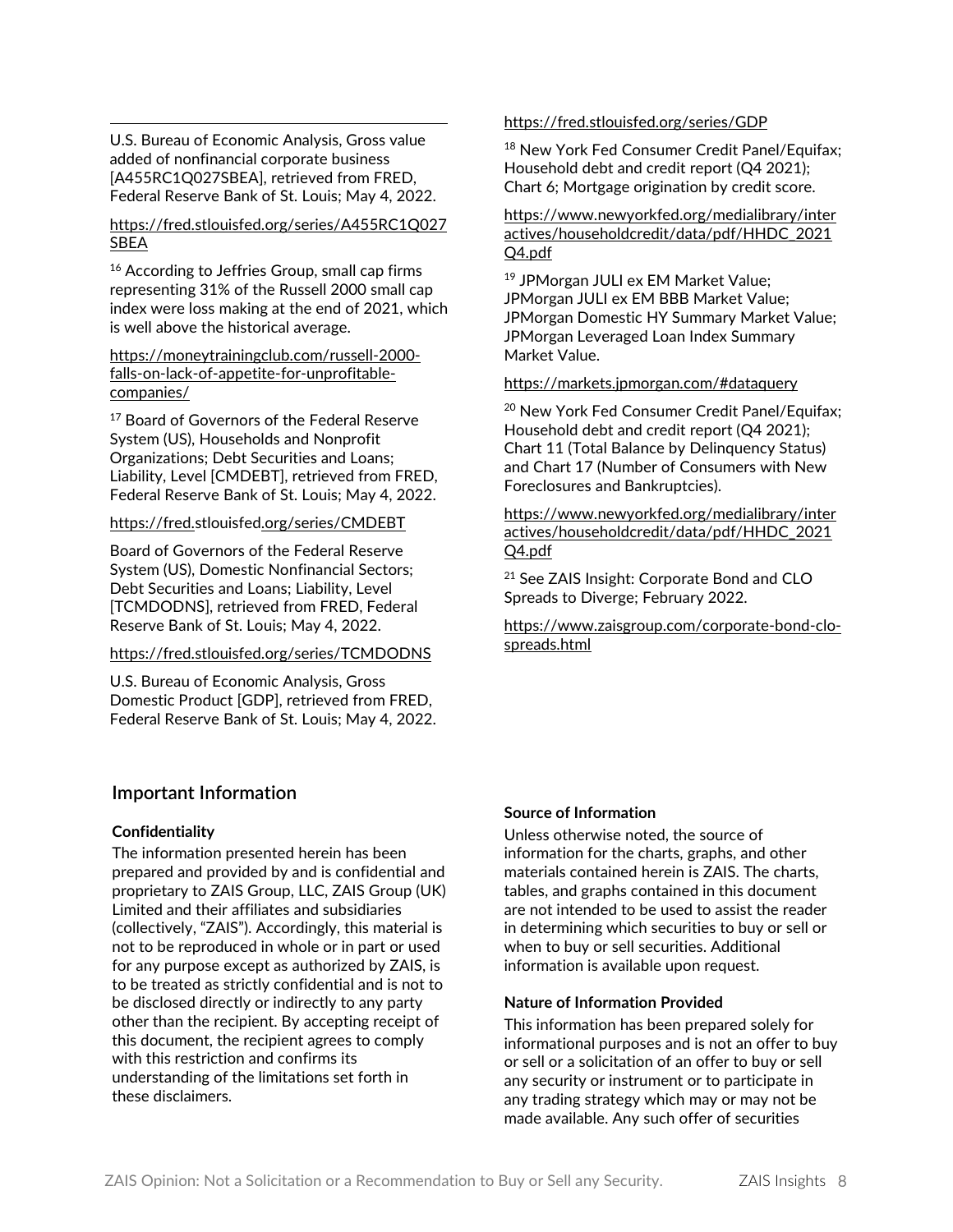<span id="page-8-0"></span>would, if made, be made pursuant to definitive final private offering documents, which would contain material information not contained herein (including certain risks) or material that differs from the information contained herein and to which current and prospective investors are referred. Any decision to invest should be made solely in reliance upon such private offering documents. In the event of any such offering, this information shall be deemed superseded, amended and supplemented in its entirety by such private offering documents. Information contained herein does not purport to be complete and is subject to the same qualifications and assumptions, and should be considered by investors only in the light of the same warnings, lack of assurances and representations and other precautionary matters, as disclosed in an applicable private offering memorandum and subscription agreement. No representation or warranty can be given with respect to the terms of any offer of securities conforming to the terms hereof. There is no guarantee that the strategies set forth herein will be successful. The information should only be considered current as at the date specified herein and is subject to change at any time and without notice. Statements made herein that are not attributed to a third party source reflect the views and opinions of ZAIS.

#### <span id="page-8-1"></span>**Opinions**

<span id="page-8-2"></span>Certain information contained herein represents ZAIS's current reasonable opinion and is based on unaudited and forecast figures which have been derived from multiple sources and have not been subject to specific due diligence. The information has been provided in good faith but is not guaranteed and is subject to uncertainties beyond ZAIS's control and should not be relied upon for the purposes of any investment decision. ZAIS makes no representations or warranties and accepts no liability whether in contract, tort or otherwise for (1) the information not being full and complete, (2) the accuracy of any opinion, (3) the basis on which any comparison has been drawn or the facts selected to make such comparison and (4) the assumptions underlying any opinions. ZAIS does not undertake to update its opinions. No opinion of this nature can be, and this information does not purport to be, full, complete, comprehensive or to contain all relevant information. Statements made herein that are not attributed to a third

party source reflect the views and opinions of ZAIS.

#### **Forward-Looking Statements**

These materials may contain statements that are not purely historical in nature but are "forwardlooking statements". In some cases, you can identify forward-looking statements by terms such as "anticipate," "believe," "could," "estimate," "expect," "intend," "may," "plan," "potential," "should" and "would" or the negative of these terms or other comparable terminology. These forward-looking statements include, among other things, projections, forecasts, estimates or hypothetical calculations with respect to income, yield or return, future performance targets, sample or pro forma portfolio structures or portfolio composition, scenario analysis, specific investment strategies or proposed or pro forma levels of diversification or sector investment. These forward-looking statements are based upon certain assumptions, some of which are described herein. Prospective investors are cautioned not to place undue reliance on such statements. No representation is made by ZAIS as to the accuracy, validity or relevance of any such forward-looking statement and the recipient agrees it is solely responsible for gathering its own information and undertaking its own projections, forecasts, estimates and hypothetical calculations. Actual events are difficult to predict, are beyond ZAIS's control, and may substantially differ from those assumed. All forward-looking statements included herein are based on information available on the date hereof or such date specified and ZAIS does not assume any duty to update any forward-looking statement contained herein. Some important factors which could cause actual results to differ materially from those in any forward-looking statements include, among others, the actual composition of the investment portfolio, any defaults to the investments, the timing of any defaults and subsequent recoveries, changes in interest rates, changes in currency rates and any weakening of the specific obligations included in the portfolio. Accordingly, there can be no assurance that estimated returns or projections can be realized, that forward-looking statements will materialize or that actual returns or results will not be materially lower or higher than those presented. The value of any investment, and the income from it, may fall as well as rise. Accordingly, there